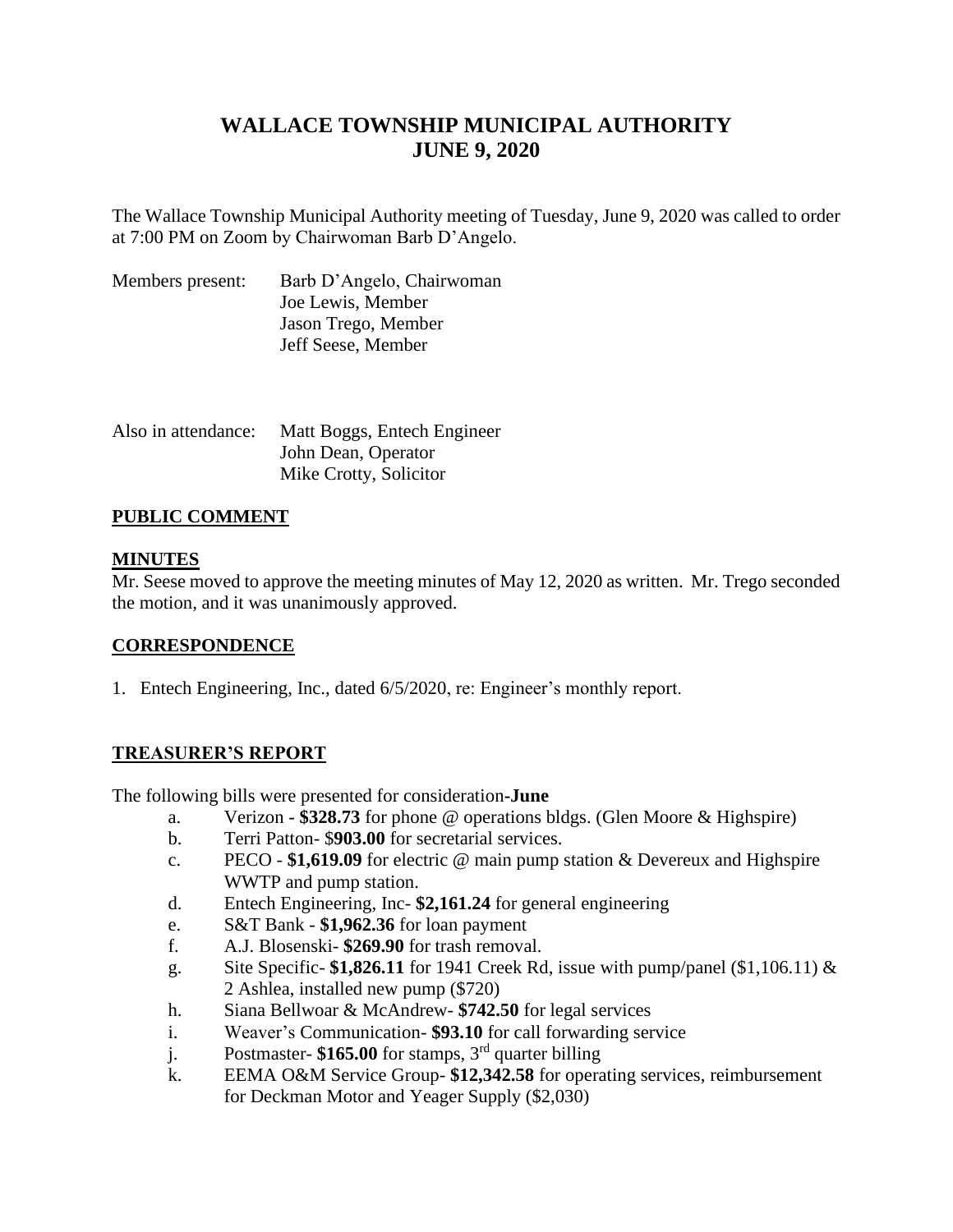- l. WG Malden- **\$701.75** for calibrating meters at Highspire, Glenmoore & Devereux
- m. Barbacabe & Thornton- **\$375.00** for 2019 financial report

## **TOTAL: \$23,490.36**

Ms. D'Angelo moved to approve invoices "a" through "m" above for the month of June, as presented. Mr. Seese seconded the motion, and it was unanimously approved.

## **FINANCIAL STATEMENTS**-

Balance Sheet, Budget vs Actual Glenmoore & Highspire and Profit & Loss. Ms. D'Angelo moved to approve the financial statements above for the month of June, as presented. Mr. Seese seconded the motion, and it was unanimously approved.

## **OPERATORS REPORT**

Glenmoore WWTP

## **Operations:**

Fields were harvested at end of May, fertilizer and broadleaf weed spray was put down. Growth continues to improve near the swell.

Additional aerators are needed in the upper lagoon to lower TSS and improve treatment. Investigation continues of potential runoff.

Grinder inspection will begin in June. A letter was sent to the Glenmoore residents giving a heads up.

#### **Maintenance:**

80 Indiantown Rd- grinder replaced with a spare. Unclogging spray heads in fields. Additional spray heads will need ordered.

Brandywine Hill is not maintaining the pump station grounds around the building. A letter is being prepared by Mr. Crotty.

The dialer at Brandywine Hill is old and may need to be replaced.

#### Highspire WWTP

## **Operations:**

Adjustments were made to the waste schedule for ideal F/M ratio.

Adjustments were made to forward flow to avoid dead spots overnight.

Fine screen performance has improved. Nutrients are not being removed by the screen. There was a blockage of rags that needed to be removed.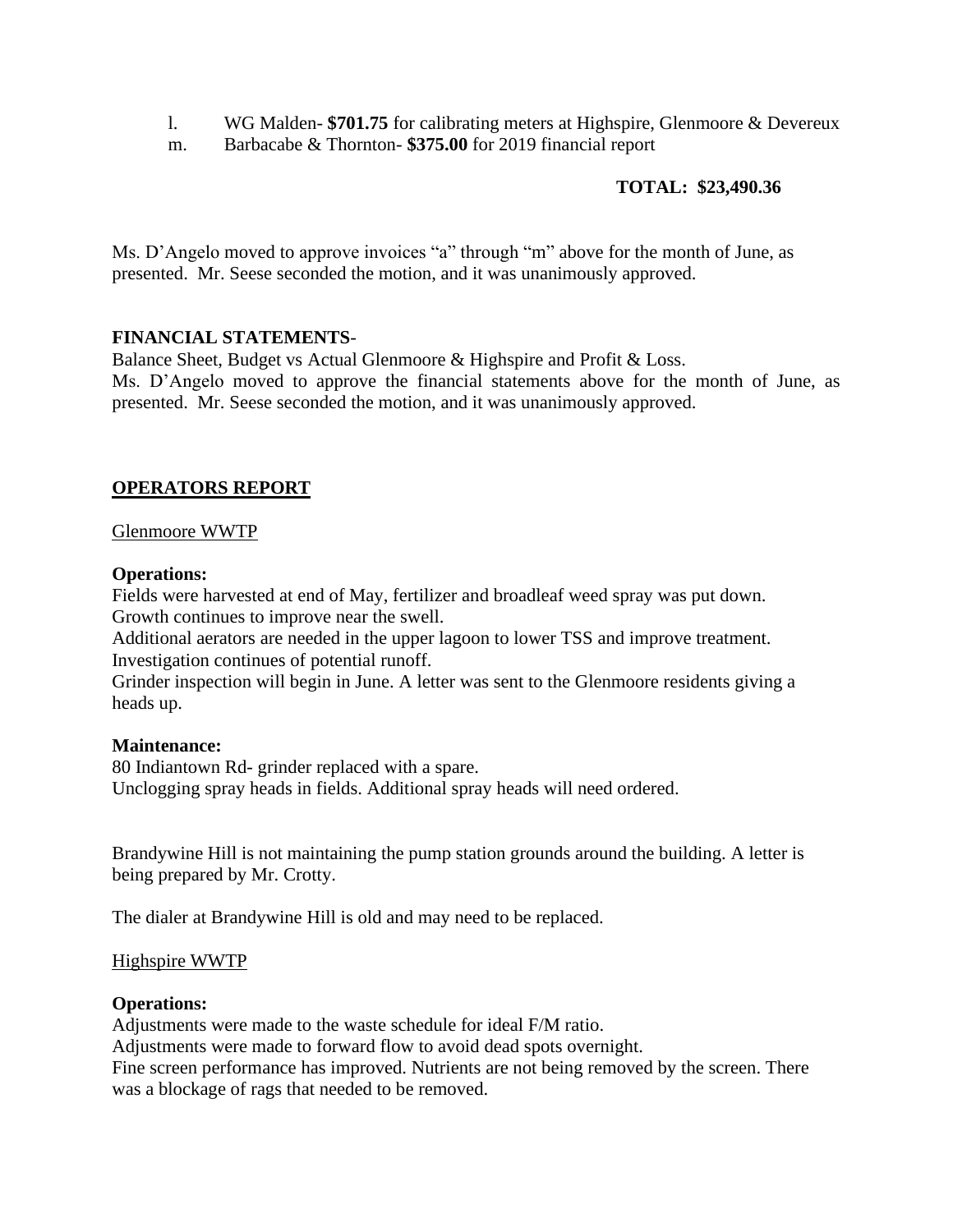General cleaning of the tanks and building were done.

## **Maintenance:**

Installed rain and temperature gauge Removed screen to remove rags that were tangled around the auger

\*\*Monthly maintenance requests Anoxic mixer #2 Railing around tanks Dumpster service moved to monthly pickups

## **ENGINEER'S REPORT**

### E-1 Grinder Pump Replacement-

There was one grinder pump retrofit completed in May, which was for 2 Ashlea Drive. There is now one additional grinder pump kit at the treatment plant and approximately 25 grinder pumps remaining to be retrofitted.

### Glenmoore WWTP-

The Glenmoore WWTP, including lagoon level and spray fields continues to improve. No further pump and haul were performed since February. Please note that since April, residents of Ashlea have recorded conditions regarding stormwater around the spray fields and behind homes that are adjacent to the treatment plant. In addition, EEMA has been recording site conditions daily. DEP has also been in contact and we have notified DEP that we are gathering information and data to present shortly.

#### Sanitary Sewer Expansion-

During the Authority meeting held in March, Entech received a copy of the Act 537 Component 3 Planning Module for the Brandolini Development. Entech provided comments to the Township Engineer in April. Please note that sewer planning is performed at the municipal level. Please note that the planning module anticipates grinder pumps for the development and is assuming the grinder pumps will be owned and maintained by the homeowner. *No update.*

#### Park Lane Sanitary Sewer-

The isolation valve between Creek Road and the Brandywine Creek side of Park Lane requires replacement. In addition, Joe Lewis identified other valves in need of replacement. The plan is to reach out to local contractors that may be able to replace multiple valves and provide traffic protection, excavation equipment, etc. Identified contractors include TLC and Fidelity. During the February meeting, valves were identified and quantities for Joe Lewis to purchase, through COSTARS, if that is an option. *No update.*